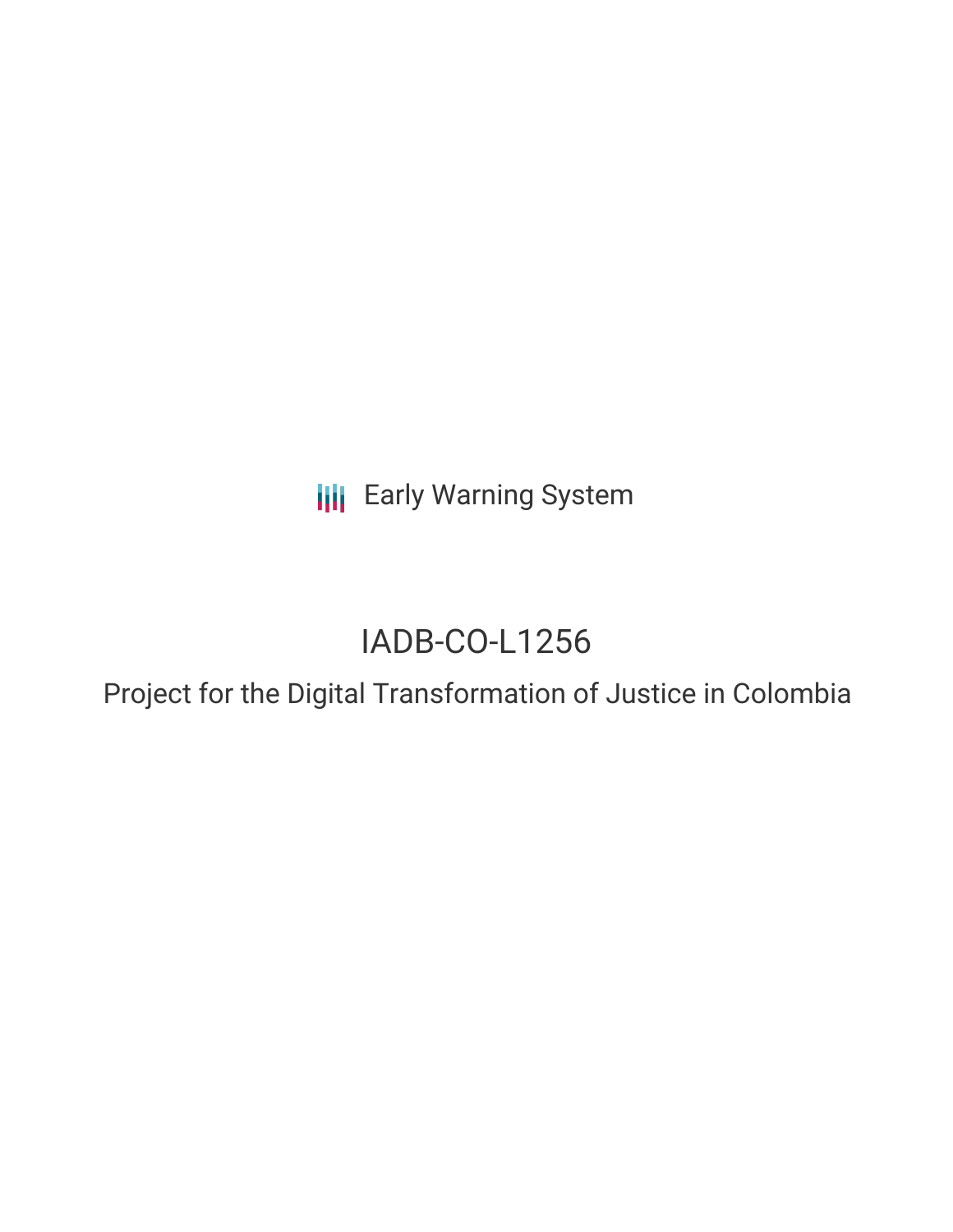

### **Quick Facts**

| <b>Countries</b>               | Colombia                               |
|--------------------------------|----------------------------------------|
| <b>Financial Institutions</b>  | Inter-American Development Bank (IADB) |
| <b>Status</b>                  | Active                                 |
| <b>Bank Risk Rating</b>        | B                                      |
| <b>Borrower</b>                | Government of Colombia                 |
| <b>Sectors</b>                 | Law and Government                     |
| <b>Investment Type(s)</b>      | Loan                                   |
| <b>Investment Amount (USD)</b> | \$100.00 million                       |
| <b>Project Cost (USD)</b>      | \$100.00 million                       |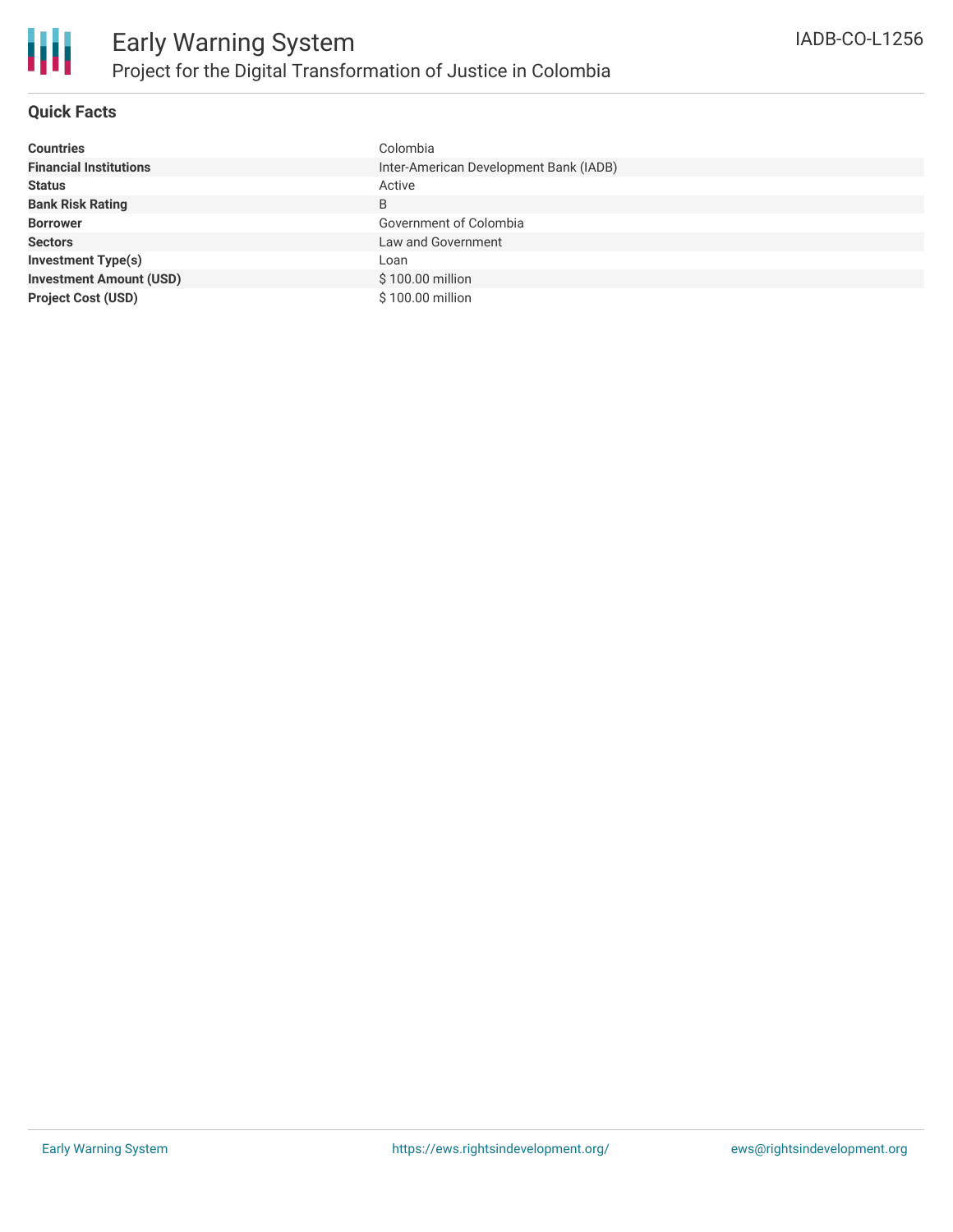

## **Project Description**

Increase the effectiveness and efficiency of the Justice System for citizens through the improvement of opportunity, transparency and coordination to resolve judicial processes.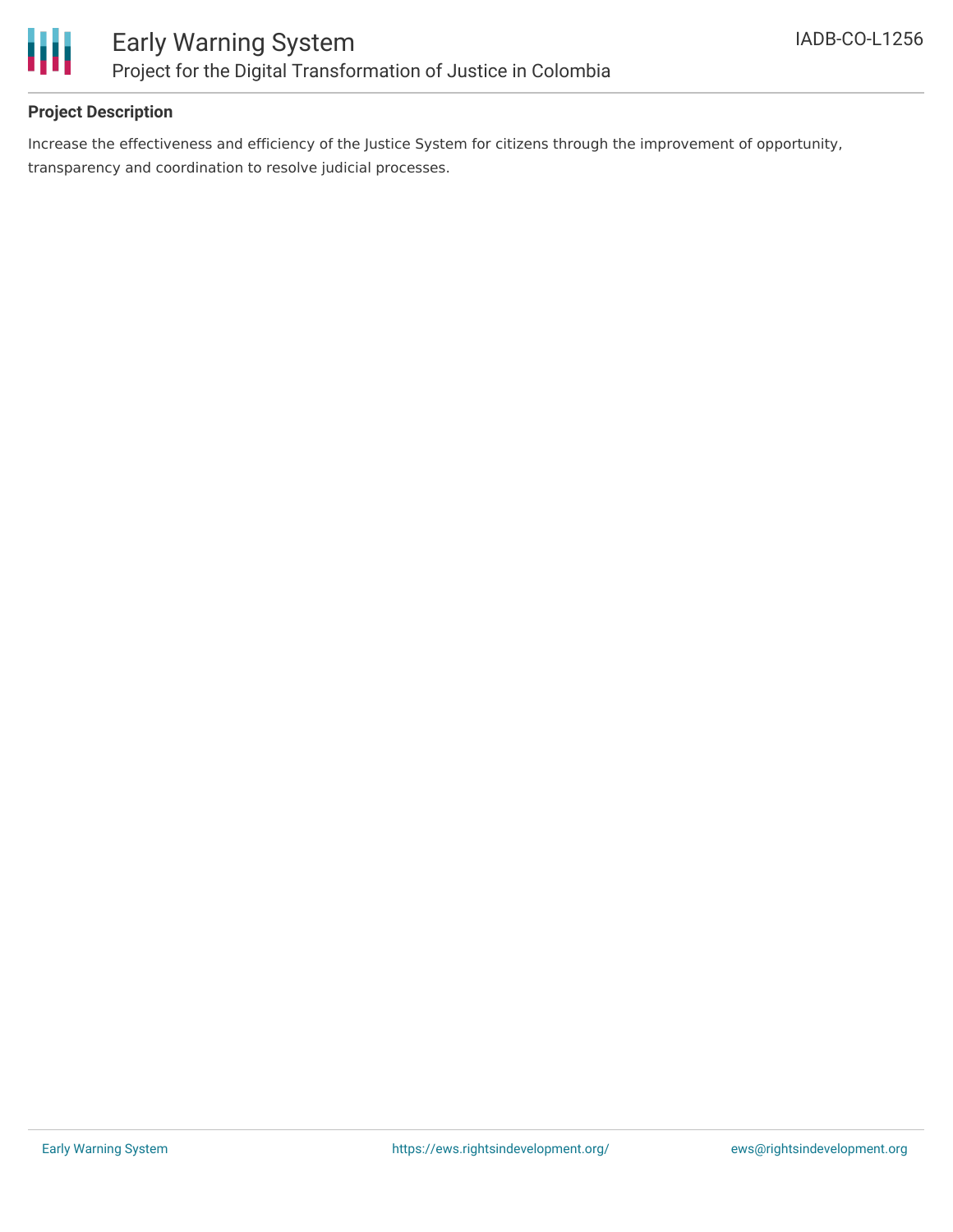

### **Investment Description**

• Inter-American Development Bank (IADB)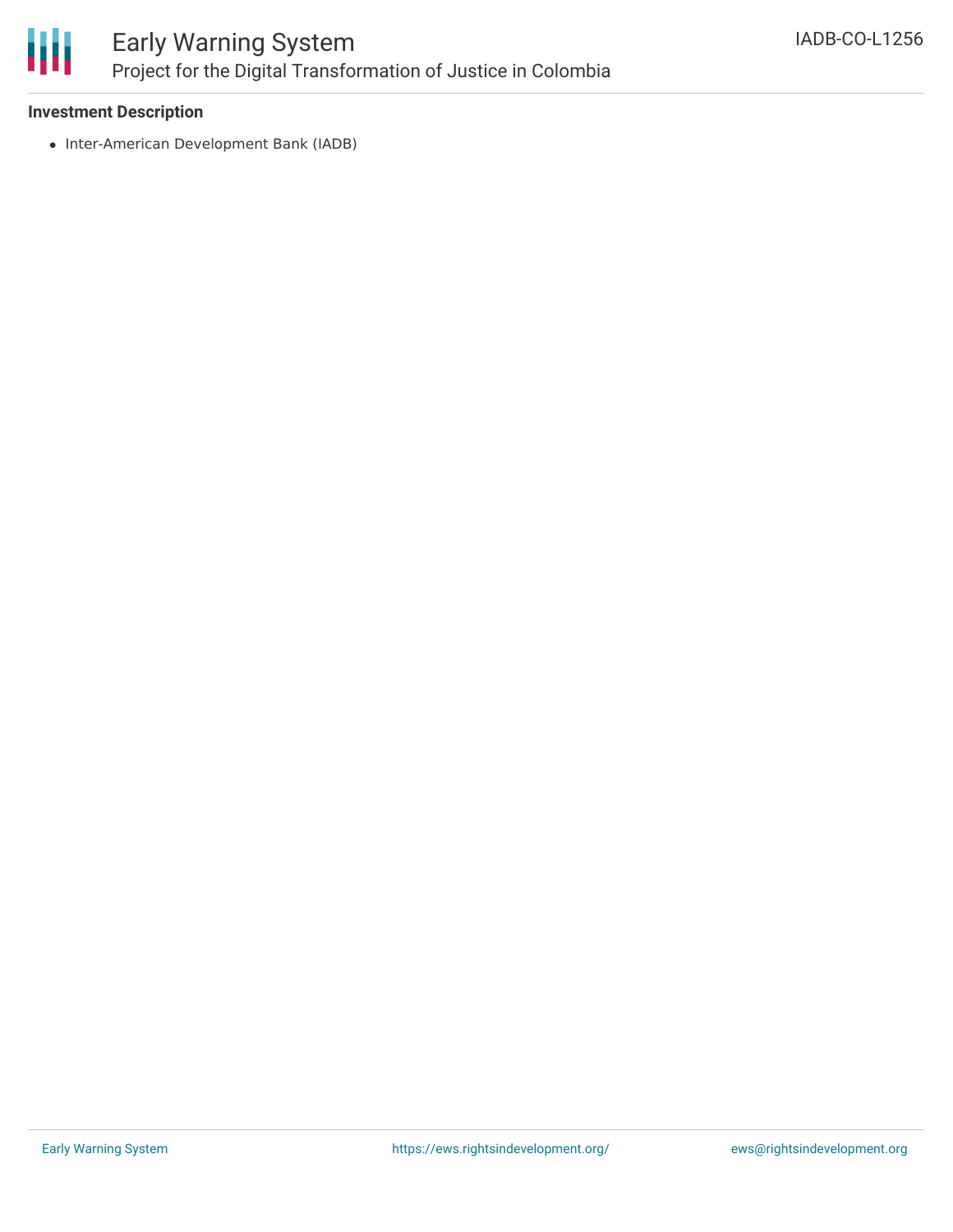

## **Contact Information**

#### ACCOUNTABILITY MECHANISM OF IADB

The Independent Consultation and Investigation Mechanism (MICI) is the independent complaint mechanism and fact-finding body for people who have been or are likely to be adversely affected by an Inter-American Development Bank (IDB) or Inter-American Investment Corporation (IIC)-funded project. If you submit a complaint to MICI, they may assist you in addressing the problems you raised through a dispute-resolution process with those implementing the project and/or through an investigation to assess whether the IDB or IIC is following its own policies for preventing or mitigating harm to people or the environment. You can submit a complaint by sending an email to MICI@iadb.org. You can learn more about the MICI and how to file a complaint at http://www.iadb.org/en/mici/mici,1752.html (in English) or http://www.iadb.org/es/mici/mici,1752.html (Spanish).